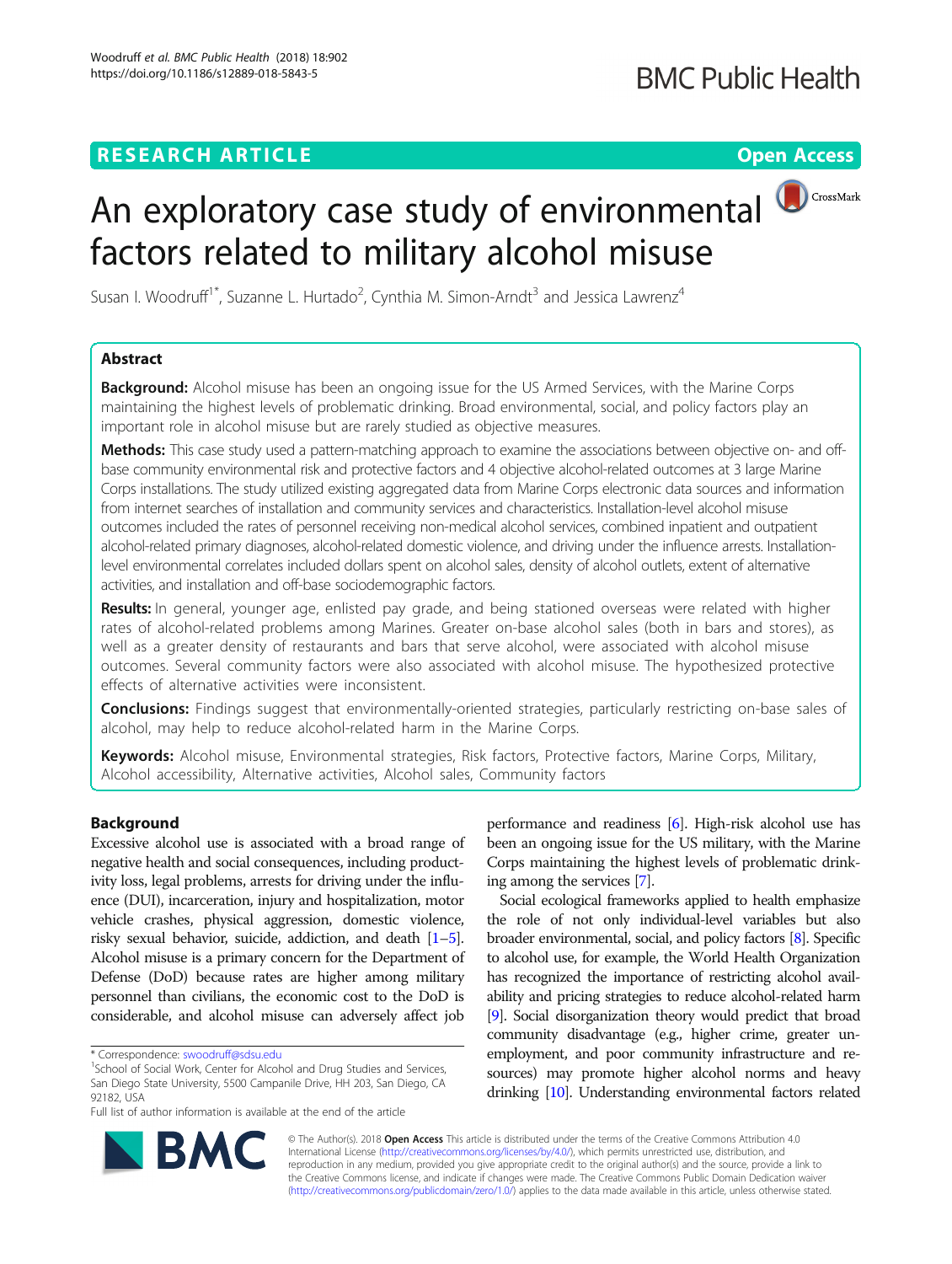to alcohol use is important, in that combining individual-level change in knowledge, attitudes, and behaviors with change in the environment, such as availability of alcohol, laws and policies, and community norms, is considered among the strongest of prevention strategies.

Self-report survey studies have examined environmental influences and strategies for reducing alcohol risks in the military to some extent [[11](#page-8-0)–[13\]](#page-8-0). According to a 2012 study by the Institute of Medicine, military-relevant environmental risk factors, such as ready availability of alcohol on or near bases (often at reduced prices) and boredom on military bases and in deployed settings with few recreational activities available or perceived to be available, may also play a role [[14\]](#page-8-0). In addition, cultural and geographical influences may contribute to alcohol misuse for those deployed in overseas countries [\[15](#page-8-0), [16](#page-8-0)]. A study of unit-level influences on alcohol and tobacco use found that being stationed overseas, greater reported access to alcohol in barracks, reports of lower enforcement of alcohol control policies in barracks, and perceptions that drinking was the only recreation available were all factors associated with increased alcohol use among military personnel [[17](#page-8-0)].

The aforementioned studies, while important, were limited in that they generally relied on service members' subjective reports of alcohol misuse and environmental risks. Moreover, they included a limited number of alcohol outcomes and did not examine environmental protective factors. The purpose of the present study was to add to what is known about environmental correlates of alcohol misuse in the US Marine Corps by identifying a large number of objective on-base and surrounding community environmental risk and protective factors that may be associated with several alcohol misuse outcomes and amenable to change. Using an exploratory case study approach, we studied 3 large Marine Corps installations whereby objective base-level aggregated data were collected for 4 alcohol-related outcomes, a wide range of on-base and community environmental risk factors, and several environmental factors thought to potentially protect against or offset alcohol misuse among Marines.

## **Methods**

## Pattern-matching case study approach

Pattern matching is a qualitative case study methodology useful for the intensive study of a single case or a small number of cases (i.e., 3 Marine Corps installations in this study) [\[18](#page-8-0)]. Using this hypothesis-driven analytical technique, we compared an empirically-based pattern with an expected or hypothesized pattern for multiple outcomes and factors. For example, we hypothesized that a higher rank order of alcohol-related medical diagnoses would correspond to a higher rank order of the risk factor of on-base alcohol availability among the 3 installations. We examined 4 alcohol-related outcome variables and a wide variety of 23 objective environmental factors, which included 13 on-base and 10 off-base sociodemographic and environmental risk and protective factors (Table [1](#page-2-0)).

Since the pattern-matching approach relies on expected patterns, we proposed several directional hypotheses based on published studies of individual-level risk factors in civilian and military samples, as well as social ecological theory. We hypothesized the following environmental risk factors would be related to higher alcohol misuse:

- Being stationed in an overseas region [[17](#page-8-0)];<br>● Sociodemographic characteristics, including
- Sociodemographic characteristics, including young age, single status, and lower pay grade of Marines [\[19](#page-8-0)];
- Greater alcohol availability on and off base (e.g., density of stores and restaurants/bars that sell or serve alcohol) [\[20\]](#page-8-0);
- $\bullet$  Higher alcohol sales on base [\[21\]](#page-8-0);
- More activities on and off base where alcohol is available [[22\]](#page-8-0); and
- Other off-base surrounding community characteristics that generally indicate broad community disadvantage, including lower community wealth and resources, higher unemployment, and higher crime [[23](#page-8-0)–[26](#page-8-0)].

We also hypothesized the following protective factors (i.e., factors expected to offset alcohol misuse) would be associated with decreased alcohol misuse:

- Greater number of on- and off-base alternative activities, particularly those that are alcohol-free [[27](#page-8-0)];
- Greater number of on- and off-base resources and infrastructure, including schools, parks, shopping centers, and churches [[28](#page-8-0)–[30\]](#page-8-0);
- Positive community structures, such as high community walkability [\[31](#page-8-0)]; and
- Driving restrictions on young Marines [\[32\]](#page-8-0).

## Sources of data and measures

In the present study, all data were already existing and either aggregated or available for aggregating. Some of the data were in raw count format and collected from various program offices at the 3 installations. Additional sources of data included existing Marine Corps electronic data sources, such as the Alcohol and Drug Management Information Tracking System and the Consolidated Law Enforcement Operations Center databases. Finally, other data were drawn from internet searches of installation and community services and characteristics. We identified existing risk/protective factors and alcohol outcomes for the 2011 calendar year for which data were available for all 3 installations. We attempted to obtain parallel information for the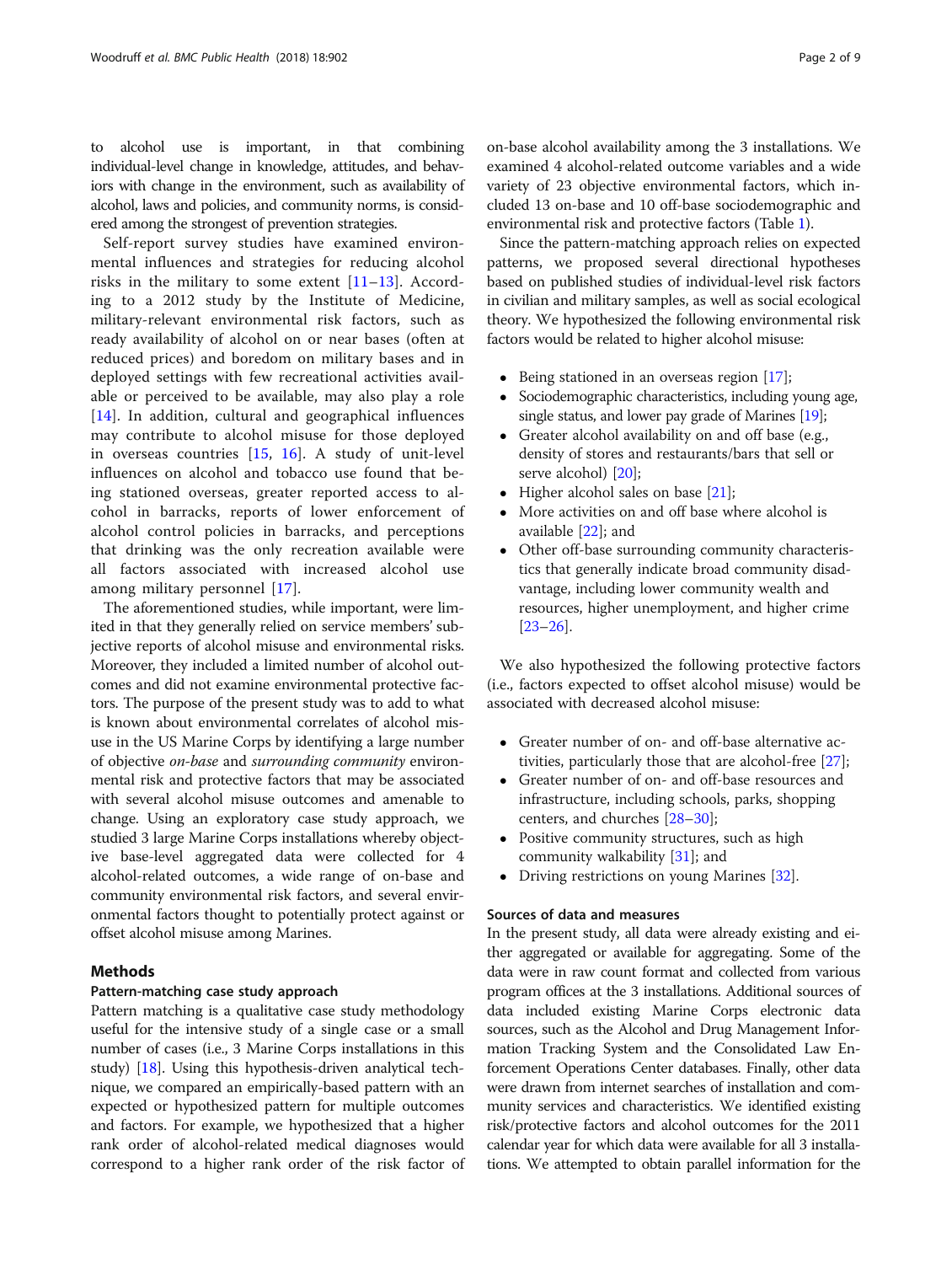| Correlate                                                   | Rate per 1000, area density, or %<br>Installation |           |               |  |
|-------------------------------------------------------------|---------------------------------------------------|-----------|---------------|--|
|                                                             | A                                                 | B         | $\subset$     |  |
| On-base                                                     |                                                   |           |               |  |
| Sociodemographic factors                                    |                                                   |           |               |  |
| Region                                                      | CONUS                                             | CONUS     | <b>OCONUS</b> |  |
| Mean (SD) age (y)                                           | 24.9 (6.4)                                        | 25.6(7.1) | 25.9(7.1)     |  |
| % junior enlisted                                           | 37.1                                              | 35.6      | 27.0          |  |
| % single                                                    | 49                                                | 52        | 60            |  |
| Environmental risk factors                                  |                                                   |           |               |  |
| \$ spent on open sales (per capita)                         | 15.12                                             | 8.69      | 147.48        |  |
| \$ spent on closed sales (per capita)                       | 327.73                                            | 309.34    | 558.22        |  |
| Density of stores selling alcohol (per sq. mi)              | 0.130                                             | 0.081     | 0.189         |  |
| Density of bars/restaurants serving alcohol (per sq. mi)    | 0.070                                             | 0.033     | 0.178         |  |
| Density of alternative activities with alcohol (per sq. mi) | 0.010                                             | 0.008     | 0.078         |  |
| Environmental protective factors                            |                                                   |           |               |  |
| Density of all alternative activities (per sq. mi)          | 0.150                                             | 0.154     | 0.567         |  |
| Density of alcohol-free alternative activities (per sq. mi) | 0.140                                             | 0.146     | 0.489         |  |
| Density of schools, parks, shops, churches (per sq. mi)     | 0.075                                             | 0.060     | 0.323         |  |
| Driving restrictions for lowest ranks                       | <b>No</b>                                         | <b>No</b> | Yes           |  |
| Off-base                                                    |                                                   |           |               |  |
| Sociodemographic factors                                    |                                                   |           |               |  |
| Median household income (USD)                               | 62,958                                            | 38,315    | 20,455        |  |
| Unemployment rate (%)                                       | 10.1                                              | 8.9       | 7.1           |  |
| Total crime rate (per 1000 population)                      | 26.8                                              | 31.1      | 8.8           |  |
| Environmental risk factors                                  |                                                   |           |               |  |
| Density of stores selling alcohol (per sq. mi)              | 2.390                                             | 1.330     | 0.779         |  |
| Density of bars/restaurants serving alcohol (per sq. mi)    | 4.93                                              | 1.75      | 4.39          |  |
| Density of alternative activities with alcohol (per sq. mi) | 0.166                                             | 0.045     | 0.151         |  |
| Environmental protective factors                            |                                                   |           |               |  |
| Density of alternative activities (per sq. mi)              | 1.300                                             | 0.517     | 0.362         |  |
| Density of alcohol-free alternative activities (per sq. mi) | 1.140                                             | 0.472     | 0.211         |  |
| Density of schools, parks, shops, churches (per sq. mi)     | 4.650                                             | 2.560     | 0.829         |  |
| Neighborhood walkability score                              | 89                                                | 28        | 72            |  |

<span id="page-2-0"></span>Table 1 Risk and protective on- and off-base correlates, by installation

Abbreviations: CONUS Continental United States, OCONUS Outside the continental United States, USD US dollar

installation and off-base community closest to the installation. To control for differences in the installation and community population size, raw counts were converted to rates per capita or area density measures.

## Alcohol-related outcome measures

Counts of 4 alcohol-related outcome variables for 2011 were gathered for each installation. We used installation population figures from the 2011 Defense Medical Epidemiology Database [\[33](#page-8-0)] to compute rates of alcohol-related problems per 1000 Marines. Alcohol misuse outcome variables in 4 sectors included:

- One clinical outcome: rate of Marine Corps personnel receiving non-medical alcohol services, including alcohol education, outpatient services, or intensive outpatient services as reported by the installation's Substance Abuse Counseling Center or the Substance Abuse Rehabilitation Program;
- One medical outcome: rate of combined inpatient and outpatient alcohol-related primary diagnoses reported for Marines in the Career History Archival Medical and Personnel System database [[34\]](#page-8-0);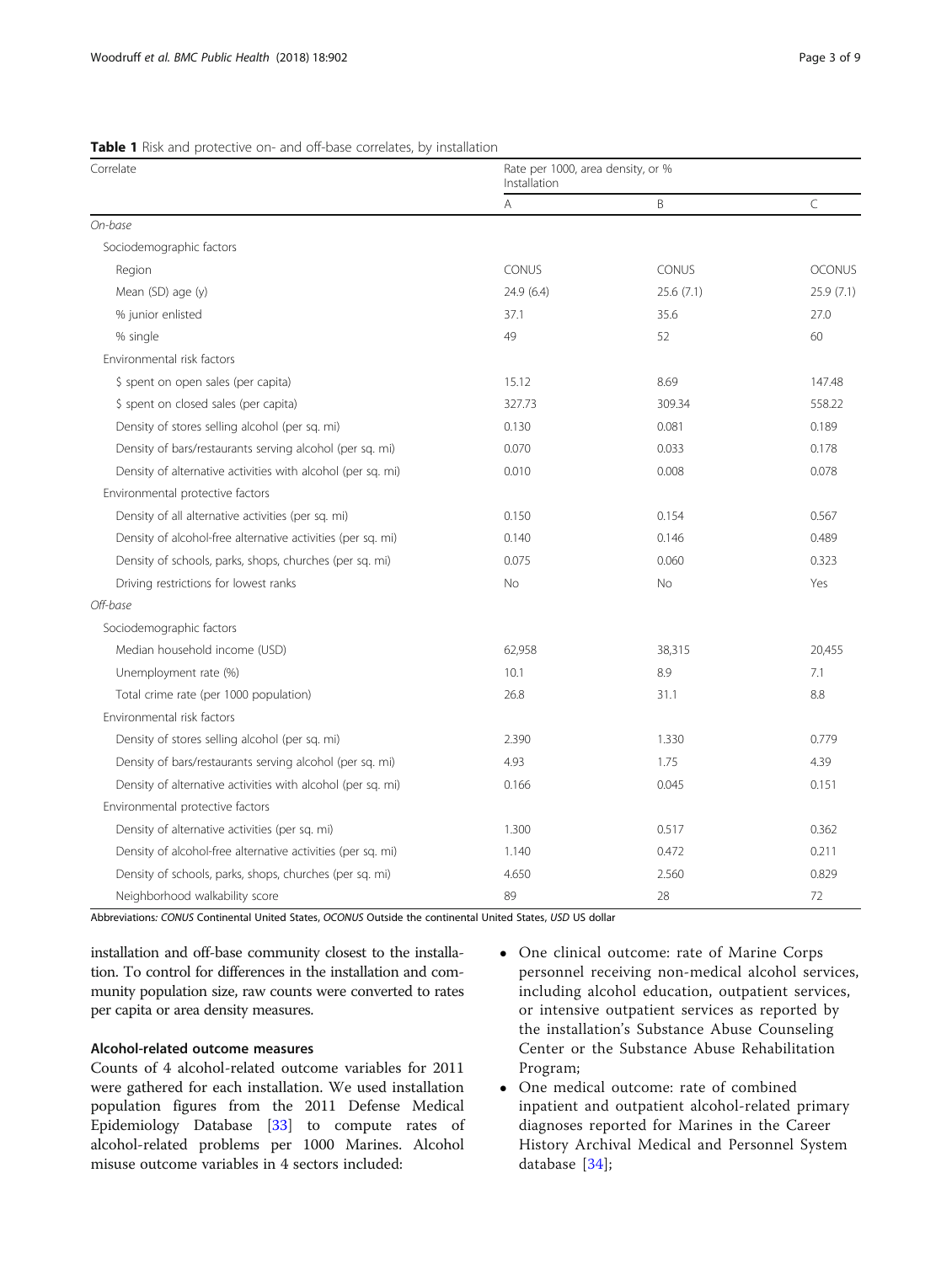- One social/interpersonal outcome: rate of alcoholrelated domestic violence for Marines reported by Headquarters, Marine Corps (HQMC); and
- One legal outcome: rate of DUI arrests for Marines based on data from the installation's military police database.

## On-Base sociodemographic and environmental risk factors

Sociodemographic variables at the on-base level included: (a) region where the installation is located, defined as the continental United States (CONUS) or outside the continental United States (OCONUS); (b) mean age of Marines at the installation, based on the 2008 DoD Survey of Health Related Behaviors Among Active Duty Military Personnel [\[35\]](#page-8-0); (c) percentage of junior enlisted personnel (E1–E3 and E4–E6), based on the 2008 DoD Health Related Behaviors Survey [[35](#page-8-0)]; and (d) percentage of personnel who were single, as reported by HQMC [[36](#page-8-0)]. Gender was not included as a risk/protective factor because of the low percentage of female Marines.

On-base environmental risk factors for alcohol misuse outcomes included the following: (a) dollar amount spent on alcohol in bars/restaurants (i.e., open sales) per capita, according to data provided by HQMC and Marine Corps Community Services (MCCS) on each installation; (b) dollar amount spent on alcohol sales in stores and outlets (i.e., closed sales) per capita, reported by HQMC and MCCS on each installation; (c) density of stores selling closed alcohol per square mile based on MCCS web pages and/or publications for each installation; (d) density of restaurants/bars serving alcohol per square mile based on comprehensive lists of on-base restaurants/bars; and (e) density of alternative activities where alcohol is served per square mile based on comprehensive lists of on-base services and activities, such as bowling alleys and other recreational activities.

#### On-Base environmental protective factors

On-base protective factors included: (a) density of all alternative activities per square mile based on comprehensive lists of on-base services and activities provided by MCCS; (b) density of alcohol-free alternative activities per square mile based on comprehensive lists of on-base services and activities from MCCS; (c) density of the combined number of schools, parks/trails, shopping centers, and churches per square mile based on MCCS and other base publications; and (d) presence of driving restrictions for lower-ranking enlisted personnel.

## Off-Base sociodemographic and environmental risk factors

Sociodemographic characteristics of the communities surrounding the installations included the following based on internet sources: median household income, unemployment rate, and density of alternative activities where alcohol is served per square mile; total crime rate based on official online crime statistics; density of stores selling closed alcohol per square mile based on state and Marine Corps publications; and density of restaurants/bars serving alcohol per square mile based on internet sources and reviews of online menus. Community alcohol sales could not be ascertained and, therefore, were not included as a risk factor.

## Off-Base environmental protective factors

Off-base community environmental protective factors were determined based on internet sources and community and installation publications. These measures consisted of: (a) density of all alternative activities per square mile; (b) density of alcohol-free alternative activities per square mile; (c) density of the combined number of schools, parks/trails, shopping centers, and churches per square mile; and (d) a neighborhood walkability score from [walkscore.com.](http://walkscore.com) This website uses an algorithm that weighs the distance of amenities and other common destinations within a 30-min walking distance from the community's zip code.

## Analysis

We quantified all measures and ranked each from low to high by installation. We then applied pattern matching to compare rank ordering of the observed environmental correlate and the alcohol outcome for the 3 installations. If the rank ordering of the correlate and outcome matched in the expected hypothesized direction, it was counted as a match. Directions of matched associations could be positive or negative (inverse). When the empirically-based and expected pattern did not match, we did not consider the finding to be a meaningful association.

## Results

The 3 installations varied in their rates of clinical, medical, social/interpersonal, and legal alcohol-related outcomes. The clinical outcome rate of personnel receiving educational and outpatient alcohol services ranged from 27.4– 48.1 per 1000 Marines across the 3 installations. The medical outcome (rate of alcohol-related inpatient and outpatient primary diagnoses) ranged from 28.3–40.8 per 1000 Marines. The rate of alcohol-related domestic violence, the social/interpersonal outcome variable, ranged from 0.8–2.9 per 1000 Marines. The DUI rate (legal outcome) ranged from 1.44–12.5 per 1000 Marines.

Table [1](#page-2-0) presents sociodemographic and aggregated environmental risk and protective factors at the installation and community level that either theory or individual-level self-report studies suggest could potentially influence alcohol outcomes. Installations A and B were CONUS; installation C was OCONUS. Installation C had a lower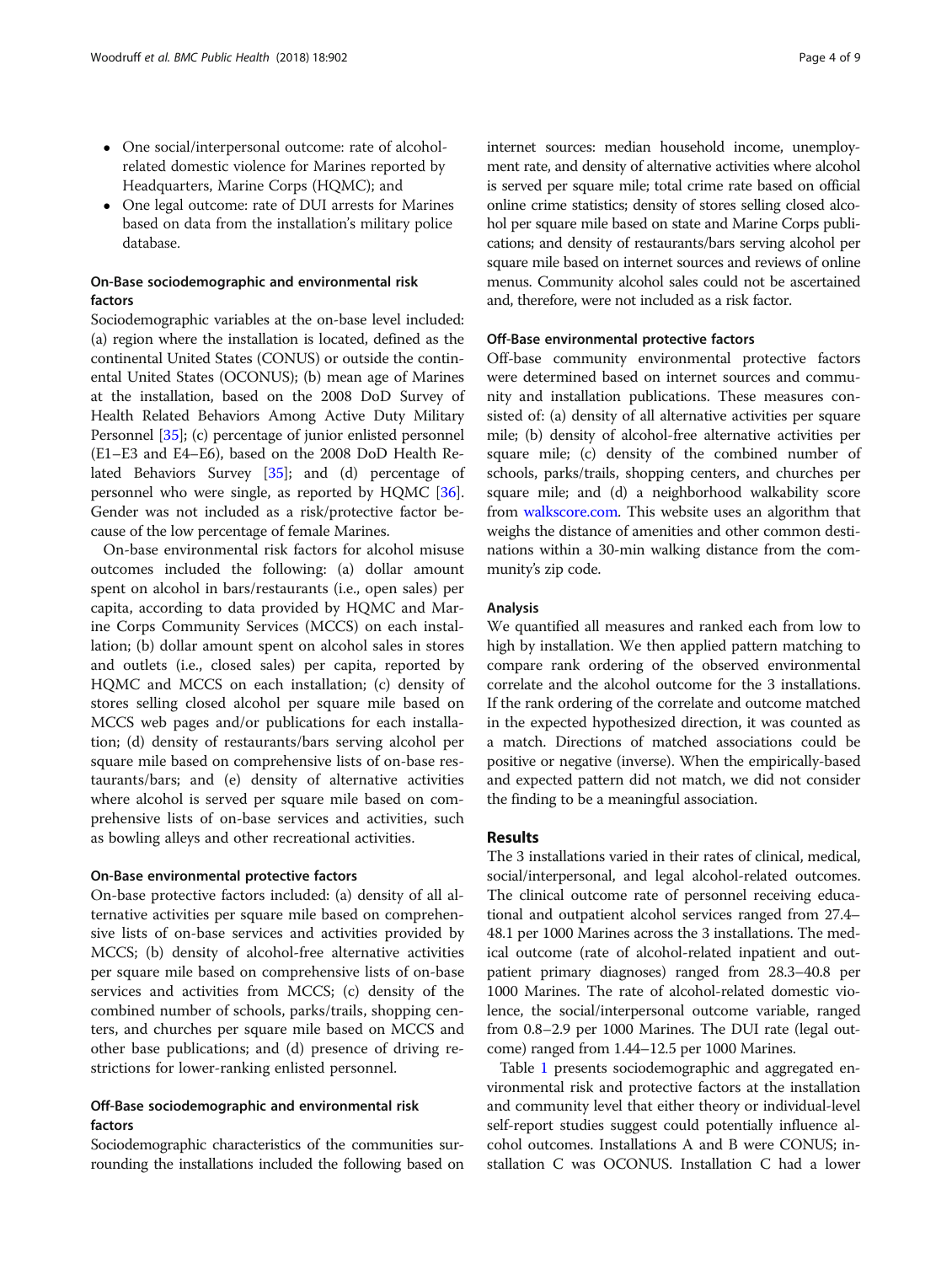proportion of junior enlisted pay grade personnel and a higher percentage of single Marines than installations A and B. With regard to on-base environmental risk factors, installations A and B had lower alcohol sales (both open and closed) and accessibility (densities of outlets selling and serving), while installation C had higher rates of these types of risk factors. However, installation C also had the highest density of on-base environmental protective factors, such as alternative activities (including alcohol-free activities), a higher density of on-base resources, such as parks and schools, and driving restrictions on personnel in lower ranks.

Off-base communities surrounding the installations varied in sociodemographic characteristics, with Installation A having a greater household income on average, a higher unemployment rate, a moderate crime rate, and a higher density of stores and bars serving alcohol. Installation A was also highest for several protective factors, such as the availability of alcohol-free alternative activities, density of community resources, such as schools, parks, and shops, and a high walkability score.

Table [2](#page-5-0) presents pattern-matched associations between rates of the 4 alcohol outcome measures and on- and off-base environmental correlates. The first column gives expected associations as either positive (+) or inverse (−) associations. In the observed pattern columns, associations that aligned with the expected pattern are circled. Associations that could not be interpreted as either positive or inverse were considered neutral (+−). The clinical outcome was associated in the expected direction with 8 correlates, the medical outcome was associated with 6 correlates, the interpersonal outcome was associated with 4 correlates, and the legal outcome was associated with 3 potential correlates.

Higher rates of personnel receiving alcohol-related clinical services were associated with OCONUS location and having a larger proportion of young, junior enlisted, and single personnel, as expected. In addition, more money spent on alcohol in on-base bars and from on-base stores was associated with a higher rate of use of clinical services. A higher rate of alcohol-related clinical services was also associated with on-base accessibility of alcohol, as measured by greater density of bars and restaurants serving alcohol. Greater density of on-base alternative activities (with and without alcohol), as well as greater density of on-base infrastructure, was unexpectedly associated with higher rates of alcohol-related clinical services. In addition, several off-base sociodemographic factors were unexpectedly associated with higher rates of Marines' use of alcohol clinical services (e.g., lower community crime and unemployment). Community environmental risk and protective factors were not associated with the rate of use of alcohol-related clinical services, with the exception of community infrastructure and resources; a relatively higher density of schools, parks,

shopping, and churches in the community were associated with lower alcohol clinical utilization, as hypothesized.

Table [2](#page-5-0) presents results for the medical outcomes of alcohol-related inpatient and outpatient diagnoses for Marines. Four on-base factors were associated with higher rates of alcohol-related diagnoses: OCONUS status, more single personnel, and greater amounts of money spent on alcohol at on-base bars/restaurants and on closed sales of alcohol. Lower community wealth and resources, in the form of schools, parks, shopping, and churches, were inversely associated with higher alcohol-related medical diagnoses, although most community factors were unrelated. There was an unexpected association of a greater density of on-base alternative activities (with and without alcohol), as well as greater density of on-base infrastructure, associated with higher rates of alcohol-related inpatient and outpatient diagnoses.

With regard to interpersonal outcomes (alcohol-related domestic violence), 4 of the on- and off-base correlates were associated in the expected direction (Table [2](#page-5-0)). Younger and junior enlisted personnel, a higher community unemployment rate, and a higher community density of stores selling alcohol were all associated with higher rates of alcohol-related domestic violence. All on-base environmental risk and protective factors were not related to the rate of alcohol-related domestic violence, and the community environmental protective factors of the density of alternative activities and community resources were associated in an unexpected direction.

DUI rate, the legal outcome in this study, was associated in an expected direction with 3 correlates (Table [2](#page-5-0)). DUI rates were: lower where driving restrictions for young, enlisted personnel were in place; higher where there was a greater density of off-base community bars and restaurants serving alcohol; and higher where there was a greater density of community alternative activities with alcohol present. Most of the on- and off-base environmental correlates were not associated with DUI rates.

## **Discussion**

In the present study, there was variability in the number of risk and protective environmental factors associated in the hypothesized direction with the 4 alcohol-related outcomes, ranging from 8 correlates for the clinical outcomes to 3 for legal outcomes, out of a possible 23 correlates examined. Marines' sociodemographic factors, on-base open and closed sales of alcohol, and off-base infrastructure (i.e., density of schools, parks, etc.) emerged as the most consistent correlates, with each of these factors being associated with 2 of the 4 alcohol-related outcomes.

Marines stationed overseas were at a greater risk than those stationed in the United States for receiving alcohol-related clinical services and diagnoses, a consistent finding with previous alcohol-misuse prevalence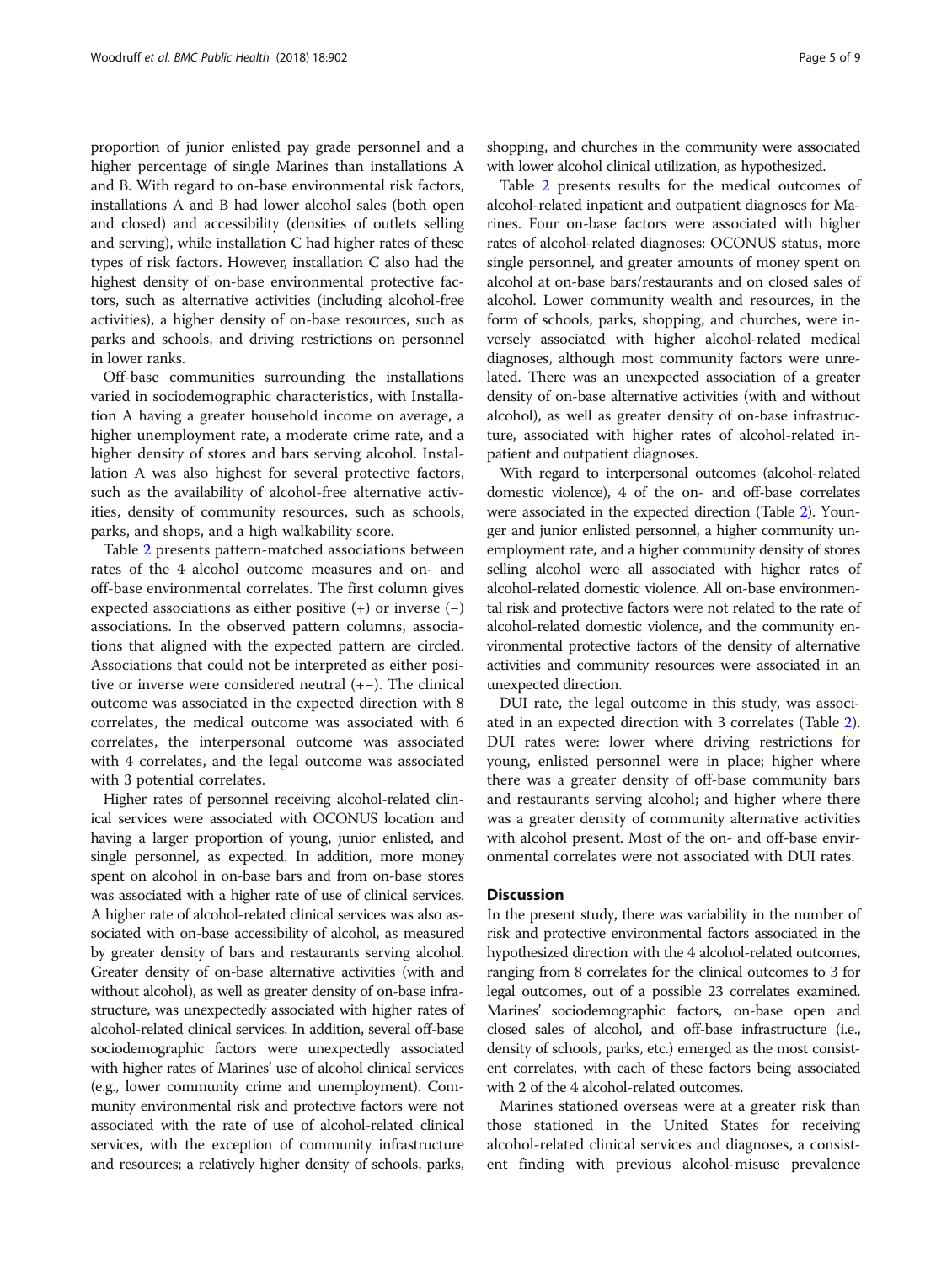| Environmental correlate                        | Pattern                  |                  |                 |                       |               |  |
|------------------------------------------------|--------------------------|------------------|-----------------|-----------------------|---------------|--|
|                                                | Expected                 | Observed         |                 |                       |               |  |
|                                                |                          | Clinical outcome | Medical outcome | Interpersonal outcome | Legal outcome |  |
| On-base                                        |                          |                  |                 |                       |               |  |
| Sociodemographic factors                       |                          |                  |                 |                       |               |  |
| Region (OCONUS)                                | $^{+}$                   | $\oplus$         | $\oplus$        | $+ -$                 | $+-$          |  |
| Age                                            |                          | $\Theta$         | $+-$            | $\Theta$              | $+-$          |  |
| % junior enlisted                              | $^{+}$                   | $\oplus$         |                 | $\oplus$              | $+-$          |  |
| % single                                       | $^{+}$                   | $\oplus$         | $\oplus$        |                       | $+-$          |  |
| Environmental risk factors                     |                          |                  |                 |                       |               |  |
| \$ spent on open sales                         | $^{+}$                   | $\oplus$         | $\oplus$        | $+-$                  | $+-$          |  |
| \$ spent on closed sales                       | $^{+}$                   | $\oplus$         | $\oplus$        | $+-$                  | $+-$          |  |
| Density of stores selling alcohol              | $+$                      | $+-$             | $+-$            |                       | $+-$          |  |
| Density of bars/restaurants serving            | $^{+}$                   | $\oplus$         | $+-$            | $^{+-}$               | $+-$          |  |
| Density of alternative activities with alcohol | $^{+}$                   | $+-$             | $+-$            | $+-$                  | $+-$          |  |
| Environmental protective factors               |                          |                  |                 |                       |               |  |
| Density of all alternative activities          | $\overline{\phantom{a}}$ | $^{+}$           | $^{+}$          | $+-$                  | $+-$          |  |
| Density of alcohol-free activities             |                          | $+-$             | $^{+-}$         | $+-$                  | $+-$          |  |
| Density of schools, parks, etc.                |                          | $^{+}$           | $+$             | $+-$                  | $+-$          |  |
| Driving restrictions for low ranks             | $\overline{\phantom{a}}$ | $+-$             | $+-$            | $+-$                  | $\Theta$      |  |
| Off-base                                       |                          |                  |                 |                       |               |  |
| Sociodemographic factors                       |                          |                  |                 |                       |               |  |
| Household income                               | $\overline{\phantom{0}}$ | $+-$             | $\ominus$       | $+$                   | $^{+}$        |  |
| Unemployment rate                              | $^{+}$                   |                  | $+-$            | $\oplus$              | $+-$          |  |
| Crime rate                                     | $+$                      |                  |                 | $^{+-}$               | $+-$          |  |
| Environmental risk factors                     |                          |                  |                 |                       |               |  |
| Density of stores selling alcohol              | $^{+}$                   | $+-$             | $+-$            | $\oplus$              | $+ -$         |  |
| Density of bars/restaurants serving            | $^{+}$                   | $+-$             | $+-$            | $+-$                  | $\oplus$      |  |
| Density of alternative activities with alcohol | $^{+}$                   | $+-$             | $+-$            | $+-$                  | $\oplus$      |  |
| Environmental protective factors               |                          |                  |                 |                       |               |  |
| Density of all alternative activities          |                          | $+-$             | $+-$            | $^{+}$                | $+-$          |  |
| Density of alcohol-free activities             |                          | $+-$             | $+-$            | $+-$                  | $+-$          |  |
| Density of schools, parks, etc.                |                          | $\Theta$         | Θ               | $^{+}$                | $+-$          |  |
| Neighborhood walkability                       |                          | $+-$             | $+-$            | $+-$                  | $+$           |  |

<span id="page-5-0"></span>

Abbreviations: OCONUS Outside the continental United States

+ positive association, + – neutral/no association, – inverse association

studies based on self-reported behavior [[7](#page-7-0), [17\]](#page-8-0). Several other sociodemographic factors found to be related to alcohol misuse in the present study were generally in line with our hypotheses, as well as results from other studies conducted at the individual level [[7](#page-7-0), [19\]](#page-8-0). A greater proportion of young Marines was associated with higher rates of alcohol-related clinical services and interpersonal outcomes (i.e., domestic violence). Having more single Marines on base was associated with a greater usage of alcohol clinical services and medical diagnoses. These findings provide support for the continuation of

selective prevention and risk-reduction efforts for Marines in these demographic subgroups.

Community sociodemographic characteristics did not result in expected matched patterns with Marines' alcohol outcomes with 2 exceptions: lower community wealth with higher medical outcomes and higher unemployment rates with higher interpersonal outcomes. It may be unreasonable to expect community sociodemographic and economic factors to be strongly associated with alcohol outcomes, given that Marines, particularly those who are younger and most at risk, may be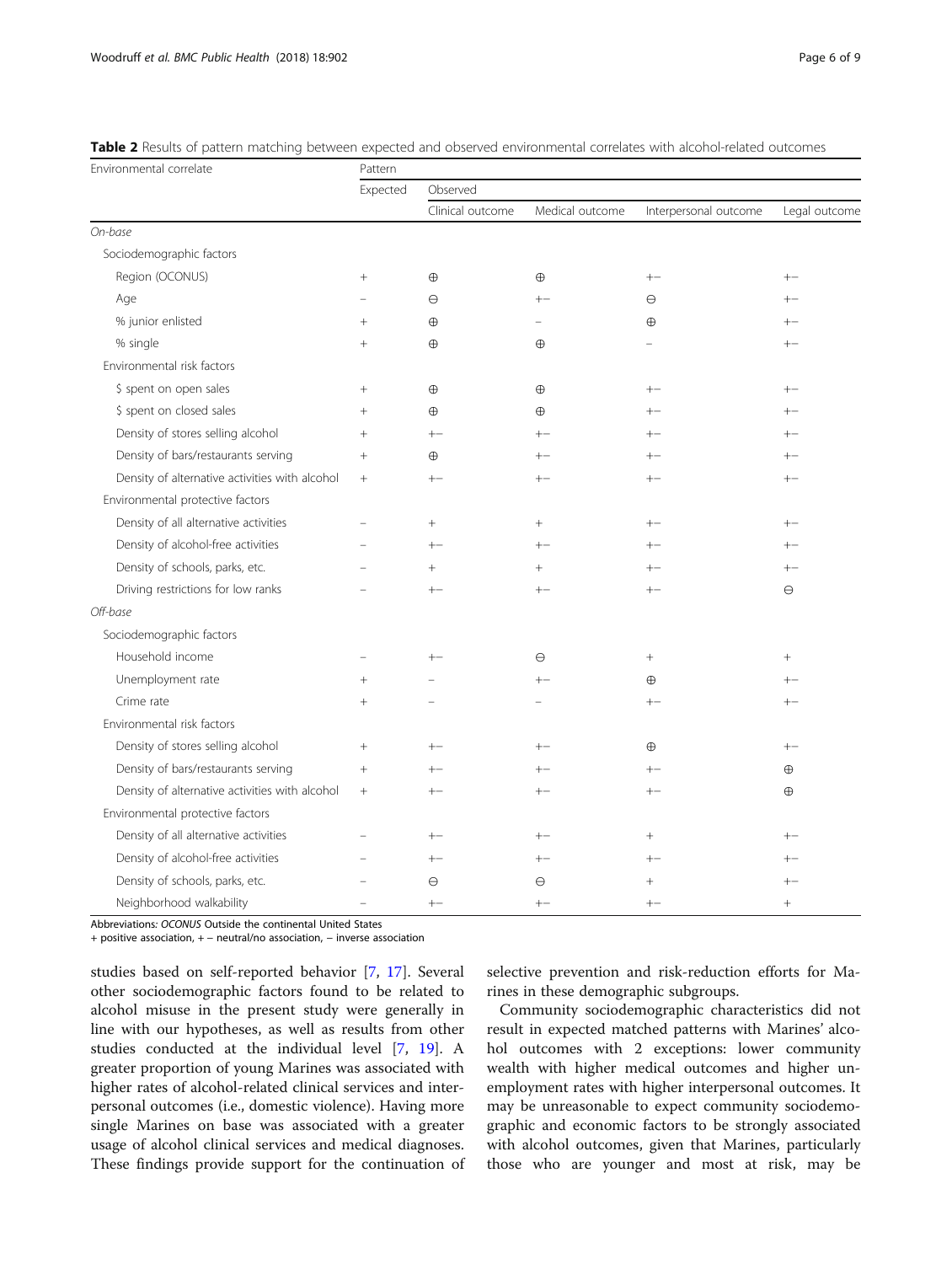separated from their surrounding communities in physical, cultural, and social ways (especially if overseas).

Consistent with our hypothesis, the data showed that greater on-base alcohol sales (both open and closed) were associated with higher rates of alcohol-related clinical services and medical diagnoses; however, there was no association, or a lack of pattern matching, with rates of alcohol-related domestic violence and DUI. Although a causal relationship cannot be assumed, these matched positive associations suggest that reducing the amount of money spent on alcohol on base could be related to a concomitant reduction in clinical and medical alcohol outcomes.

Availability and accessibility of alcohol are well-documented environmental risk factors for alcohol misuse in civilian studies [[20](#page-8-0), [37](#page-8-0), [38\]](#page-8-0) and, therefore, were expected to be associated with alcohol-related outcomes. A greater density of on-base restaurants/bars serving alcohol was associated with higher rates of Marines receiving alcohol-related educational/outpatient clinical services. At the community level, a greater density of off-base restaurants and bars selling alcohol was associated with higher alcohol domestic violence, and a greater density of off-base restaurants and bars serving alcohol was associated with higher DUI rates. Installation driving restrictions on young personnel appeared to be protective in that it was specifically related to lower DUI rates among Marines.

A common environmental strategy for reducing alcohol problems is to increase the number of alcohol-free alternative activities that people can participate in, thereby reducing the opportunity to drink during that time. Conversely, more activities that involve alcohol may contribute to alcohol problems. This concept was supported by our finding that more off-base activities involving alcohol were associated with higher DUI rates among Marines, although a similar pattern was not seen for on-base activities. In fact, on-base alternative activities with alcohol were not related to any of the alcohol outcomes, and all on-base alternative activities (with and without alcohol) were associated in the direction not aligned with our hypotheses.

Infrastructures, such as parks and shopping areas, were hypothesized to be protective against alcohol problems, although this relationship was only found at the community level for clinical and medical outcomes and not at the on-base level. It is likely that other factors served as stronger influences on drinking and alcohol-related behaviors than did on-base infrastructures, thus reducing any meaningful impact of infrastructures on behavior. In addition, peer norms among Marines that do not emphasize utilization of on-base resources may reduce the likelihood of their use and impact.

The most notable strength of the study was its consideration of a wide variety of objective environmental factors and 4 objective indicators of installation-level alcohol

problems. The differential association of the correlates by the 4 outcomes suggests that these alcohol outcomes may be distinct, each with its own risk and protective influences. Our use of base-level data from both official, centralized sources and those reported at the local installation level is a major strength and has not often been applied in research on alcohol misuse in the military. An additional strength of the study was the measures were unobtrusive and nonreactive since no direct data collection from individual Marines was required; rather, existing secondary data sources were used.

At the same time, studies using aggregated data cannot provide information on individual motivations or thought processes regarding drinking behavior, nor do they allow for separating individual-level and environmental contributions to alcohol use outcomes. This study had some additional limitations. Most measures were collected for the 2011 timeframe, although several installation-level demographic variables were only available for the earlier time period of 2008. The quality and completeness of alcohol misuse incident data that were collected or reported may vary by installation. Local or regional statutes and norms, as well as informal military and civilian law enforcement arrangements, may affect how alcohol-related incidents are handled and reported, and underreporting may have occurred. Variation by installation and data sources could affect the alcohol-related misuse rates, as well as the observed associations with environmental factors and the validity of our findings.

The small number of installations examined in this study restricted the types of analyses that could be performed using the aggregated data. For this reason, we used a pattern-matching approach suitable for an exploratory case study that might uncover interpretable patterns. The validity of the pattern matching case study approach relies on assessing the correspondence between a theoretical pattern with the observed pattern. While we included environmental factors that have strong evidence of association with alcohol misuse from other empirical studies and limited theory, we do not know of a comprehensive explicit model of the phenomenon and may have not included all important influences. It is noteworthy that the 3 installations in the study are among only 10 Marine Corps bases that had a base population of at least 5000 active duty personnel. Even so, replication with a larger sample is essential to determine whether these findings are robust. A final limitation is that the cross-sectional nature of the study offers little information about cause and effect. However, establishing associations between environmental risk and protective factors and adverse alcohol-related outcomes lays the foundation for subsequent work to establish these causal relationships.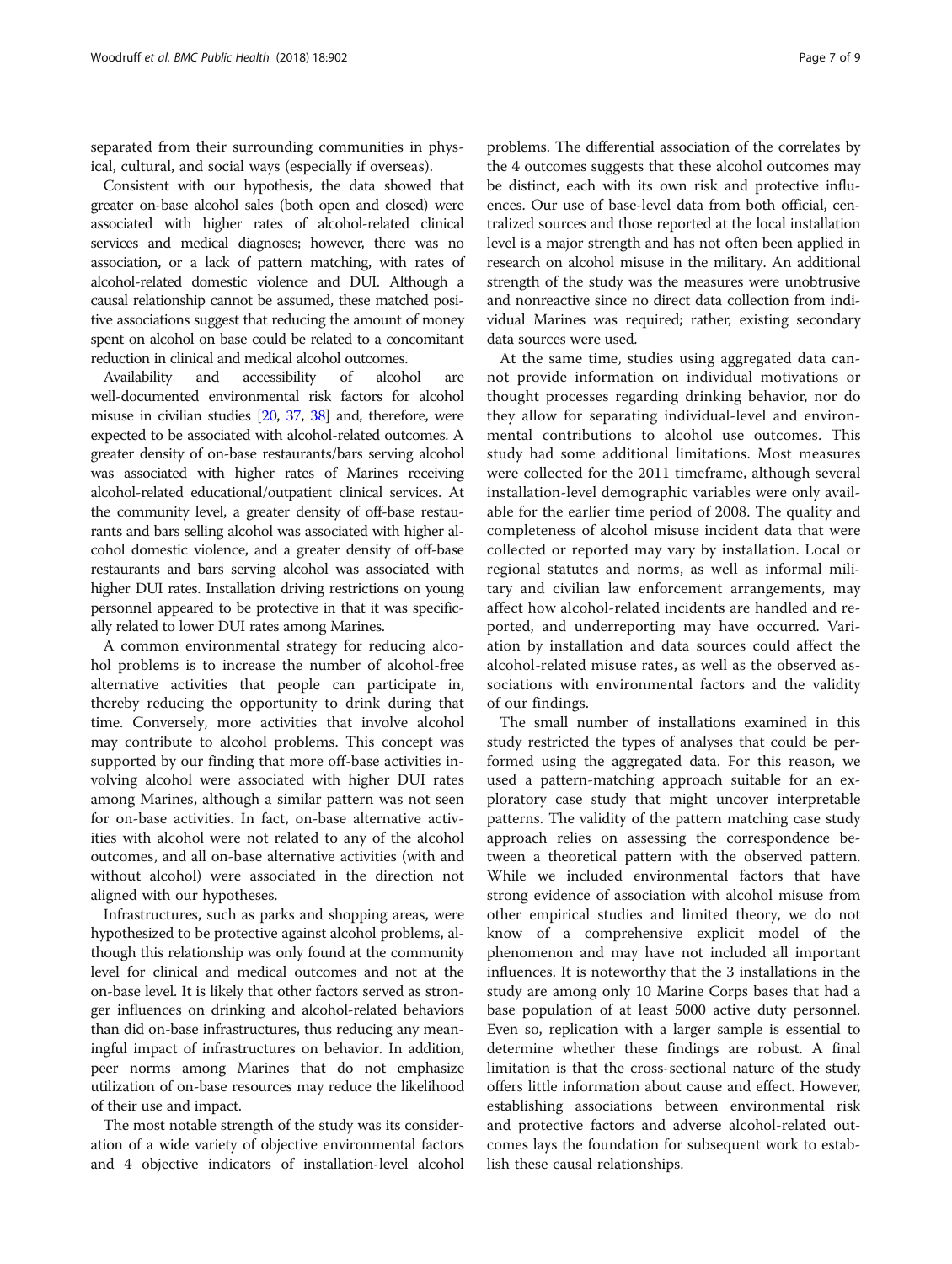<span id="page-7-0"></span>The results from the present study suggest recommendations for enhanced environmental interventions that are in the purview of the Marine Corps and in line with recent restrictions on the availability and accessibility of alcohol on Marine Corps bases [[39\]](#page-8-0). Although sociodemographic characteristics are not typically thought of as environmental factors, they are important to consider when identifying high-risk groups. Because we found that several sociodemographic factors, including age and enlisted pay grade, were related to alcohol-related outcomes, continuing to target selective prevention and risk-reduction efforts at Marines in these demographic subgroups is warranted. We recommend continued expansion of alternative structured activity options, as well as selective prevention and educational programs that target young Marines in junior pay grades.

Higher on-base alcohol sales were associated with alcohol-related clinical outcomes and medical diagnoses, which suggests that a decrease in the sale of alcohol on base, by reducing the density of outlets, increasing the price of alcohol, and/or reducing the operation hours of outlets, may decrease alcohol misuse. However, it is unknown how restrictions of this type might affect off-base alcohol purchasing and alcohol-related incidents, which highlights the importance of conducting pilot studies that examine the effects of these environmental interventions.

## Conclusions

These findings suggest that environmentally-oriented strategies, particularly restricting on-base alcohol sales, may help to reduce alcohol-related harm in the Marine Corps. More on- than off-base factors were related to alcohol outcomes; yet, even community factors may play a role in risk and mitigating risk. This study provides empirical evidence that further supports and strengthens ongoing environmental efforts for reducing alcohol problems among Marines.

#### Abbreviations

CONUS: Continental United States; DoD: Department of Defense; DUI: Driving under the influence; HQMC: Headquarters, Marine Corps; MCCS: Marine Corps Community Services; OCONUS: Outside the continental United States

#### Funding

Funding came from Headquarters, Marine Corps, Marine and Family Programs Division, Behavioral Health Branch, Substance Abuse Section (MFCP-1) under Naval Health Research Center work unit no. 61041.

#### Availability of data and materials

Some of the aggregated data used were from internal Marine Corps data bases and installation-level internal files and, therefore, are not publicly available.

#### Disclaimer

I am a military service member (or employee of the U.S. Government). This work was prepared as part of my official duties. Title 17, U.S.C. §105 provides the "Copyright protection under this title is not available for any work of the United States Government." Title 17, U.S.C. §101 defines a U.S. Government work as work prepared by a military service member or employee of the U.S. Government as part of that person's official duties.

Report No. 16–73 supported by Headquarters, Marine Corps, under work unit no. 61041. The views expressed in this article are those of the authors and do not necessarily reflect the official policy or position of the Department of the Navy, Department of the Army, Department of the Air Force, Department of Veterans Affairs, Department of Defense, or the U.S. Government. Approved for public release; distribution unlimited. Human subjects participated in this study after giving their free and informed consent. This research has been conducted in compliance with all applicable federal regulations governing the protection of human subjects in research (Protocol NHRC.2012.0021).

#### Authors' contributions

SIW set up the strategy for the study and contributed to the analysis and writing. SLH helped conduct analysis and writing of the manuscript. CMS-A assisted in data collection and reviewed the manuscript. JL conducted data collection, manuscript preparation, and reviewed the manuscript. All authors read and approved the final manuscript.

#### Ethics approval and consent to participate

This research was conducted in compliance with all applicable federal regulations governing the protection of human subjects in research, and was approved by the institutional review board at Naval Health Research Center (Protocol NHRC.2012.0021).

#### Consent for publication

This manuscript does not contain data from any individual person, but rather used aggregated data.

#### Competing interests

The authors declare that they have no competing interests.

#### Publisher's Note

Springer Nature remains neutral with regard to jurisdictional claims in published maps and institutional affiliations.

#### Author details

<sup>1</sup>School of Social Work, Center for Alcohol and Drug Studies and Services, San Diego State University, 5500 Campanile Drive, HH 203, San Diego, CA 92182, USA. <sup>2</sup>Naval Health Research Center, San Diego, CA, USA. <sup>3</sup>Leidos, San Diego, CA, USA. <sup>4</sup>San Diego State University Research Foundation, San Diego, CA, USA.

### Received: 29 March 2018 Accepted: 12 July 2018 Published online: 20 July 2018

#### References

- 1. Davis L, et al. Major depression and comorbid substance use disorders. Curr Opin Psychiatry. 2008;21(1):14–8.
- 2. Fisher CA, et al. The relationship between heavy alcohol use and work productivity loss in active duty military personnel: a secondary analysis of the 1995 Department of Defense Worldwide Survey. Mil Med. 2000; 165(5):355–61.
- 3. James JJ, Dargon D, Day RG. Serum vs breath alcohol levels and accidental injury: analysis among US Army personnel in an emergency room setting. Mil Med. 1984;149(7):369–74.
- 4. Mattiko MJ, et al. Alcohol use and negative consequences among active duty military personnel. Addict Behav. 2011;36(6):608–14.
- 5. Schaffer M, Jeglic EL, Stanley B. The relationship between suicidal behavior, ideation, and binge drinking among college students. Arch Suicide Res. 2008;12(2):124–32.
- 6. Stahre MA, et al. Binge drinking among U.S. active-duty military personnel. Am J Prev Med. 2009;36(3):208–17.
- 7. Barlas FM, et al. 2011 Department of Defense Health Related Behaviors Survey of active duty military personnel. 2013. Available from: [https://www.murray.](https://www.murray.senate.gov/public/_cache/files/889efd07-2475-40ee-b3b0-508947957a0f/final-2011-hrb-active-duty-survey-report.pdf) [senate.gov/public/\\_cache/files/889efd07-2475-40ee-b3b0-508947957a0f/final-](https://www.murray.senate.gov/public/_cache/files/889efd07-2475-40ee-b3b0-508947957a0f/final-2011-hrb-active-duty-survey-report.pdf)[2011-hrb-active-duty-survey-report.pdf.](https://www.murray.senate.gov/public/_cache/files/889efd07-2475-40ee-b3b0-508947957a0f/final-2011-hrb-active-duty-survey-report.pdf) Accessed 27 Jan 2017.
- 8. Stokols D. Translating social ecological theory into guidelines for community health promotion. Am J Health Promot. 1996;10(4):282–98.
- Giesbrecht N, et al. Do alcohol pricing and availability policies have differential effects on sub-populations? A commentary. Int J Alcohol Drug Res. 2016;5(3):89–99.